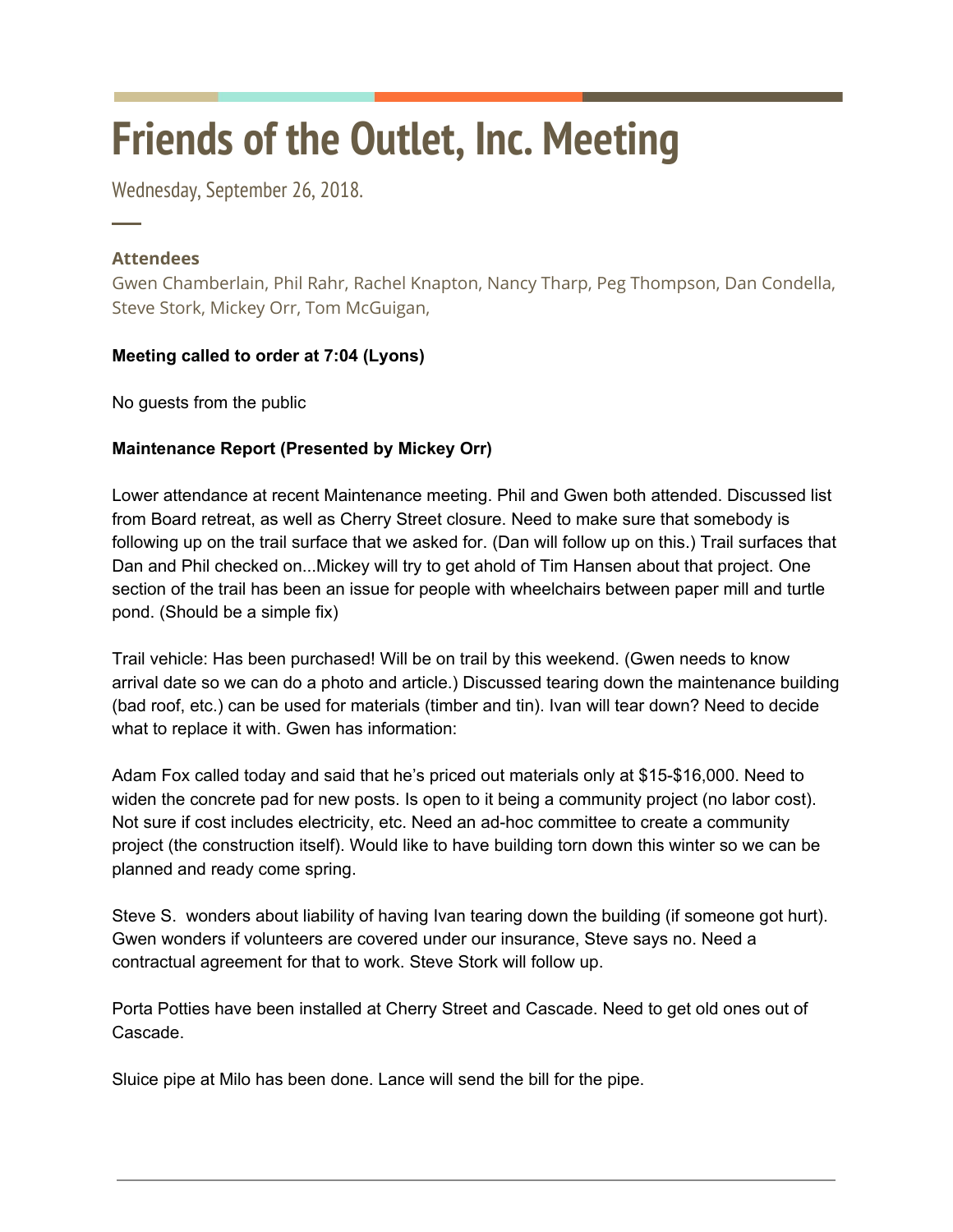Gwen asks about what we could make from the scrap metal. Mickey's not sure, but it's worth looking into. Suggests talking to Ron Miller from Dundee about this.

Keuka College Lax is coming October 13 at 10:45 AM for a clean up/service job.

\$250 in trail donations (from the trail)

Steve Stork mentions how amazing the trail looks lately. Phil Rahr mentions how people have been feeling safer on the trail, because of conditions. Conditions allow it to be used more, which makes it feel safer.

*Gwen motions to accept the August minutes.*

*Steve seconds. Passes*

#### **Membership Report**

#### **Planning Committee**

Concerns about safety at Cascade Mills. Rob did research and found out that Taylor buildings were designated as contributing structures. Tire building is NON-contributing, so we have some options that can be pursued. Potentially something to work with Town of Torrey on (to put funds through a municipality).

Would like to speak with contractors about cost of demolishing the building. If asbestos (just tire building). \$90,000 Other buildings would be around \$250,000 for both.

Put a fence up around the buildings? Secure them for the time being.

Dan says that if property is considered "dead" property, more options can be open.

Planning committee will continue to research this for answers.

Phil requests Community Relations being kept in the loop to handle public comments if anyone is concerned about the buildings coming down.

#### **Finance Report (presented by Steve Stork)**

Checking 53,708.28 Savings 55, 783.71

TAC grant: Steve and Gwen attended. \$8,400 awarded. Steve commended Gwen on her preparedness for that interview. Gwen commends Kristi for the work she did on that grant.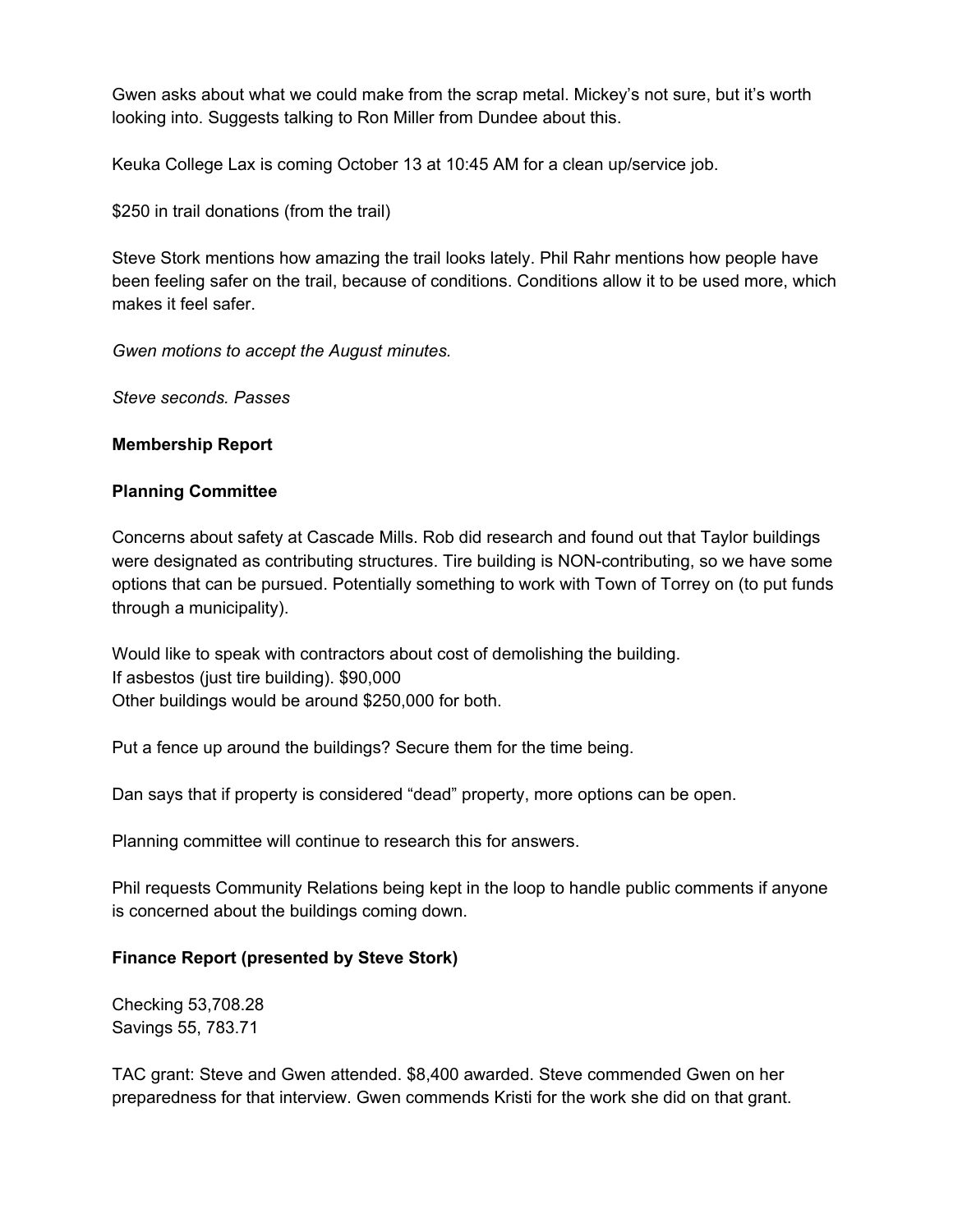January 1, Susan Spence will start as our finance person.

Joan Hansen transferred \$16,500 for new tractor

Peg Comments that 5 years ago, we didn't have enough money to pay bills. Our organization has been thriving thanks to the the efforts of our maintenance crew, board, and volunteers.

### **Community Relations Report (presented by Phil Rahr)**

Plein air painting October 7, 10-1 Lax team coming out for Community Service Mindful walk October 21 (last one for the year)

Deb met with Kristi to discuss History Center Event. Has concerns about how this might work in order to focus on the specific mill/falls areas. Also discussed Little Free Libraries for the trail and collaborate with Arts Center. Unveil there.

Rachel attended the TBEX event and it was a success, even though attendance was low.

#### **President's Report (Presented by Gwen Chamberlain)**

Steve Miller and Gwen went to Land Trust Alliance training, very helpful. Hoping to get people in November 2nd training in Saratoga Springs. Cascade and Mays Mills signs are working on images for new signs.

Dresden sign has inspired others to want to contribute to signs. Dick Brown's family wants to help with one.

Pavillion- Gwen's project for November is a budget for 2019. Email received from Finger Lakes Land Trust. Would like to meet with us as a board.

Gwen is out of town for a few weeks in October, would like to meet with FLLT in November.

Move next meeting to October 30 (Tuesday).

HWS wants to do Day of Service on October 20. Declining this time, but would like for a way to work in the future//ask college students to conduct interviews with trail users, collect data. (Data is something we're low on when it comes to trail users, so this would be helpful.)

#### **Board Comments**

Penn Yan Kiwanis will be disbanding. Deb wonders if the board would like to take over the Country Meats fundraiser that Kiwanis has been running.